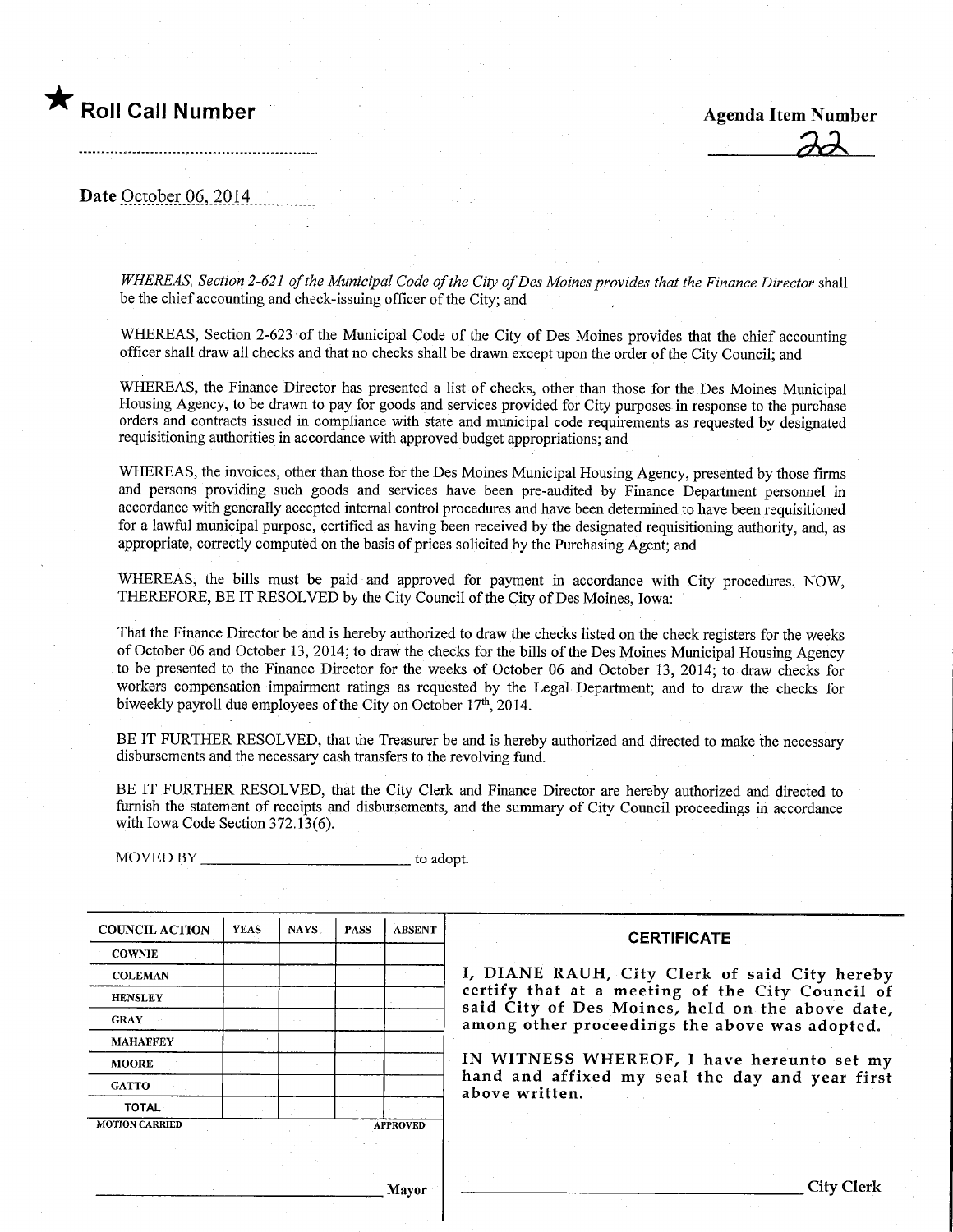

 $22$ 

# For Check Register of September 26,2014 As approved by City Council on September 22, 2014 (Roll Call No. 14-)  $/490$

÷.

September 22, 2014 Page No. 1

The work performed associated with the following listed construction contract partial payments has been constructed in substantial compliance with the plans and specifications, and the Engineering Department hereby requests that the Finance Department process payment to the following contractors:

| <b>Activity ID</b> | <b>Project Title</b>                                           | <u>Contractor</u>                                                                                                                              | Partial<br>Payment<br>No. | Partial<br>Payment<br>Amount |
|--------------------|----------------------------------------------------------------|------------------------------------------------------------------------------------------------------------------------------------------------|---------------------------|------------------------------|
| 042013005          | E. 4th Street at Walnut & Court Traffic Signal<br>Installation | Iowa Signal Inc.<br>Wayne Lesley, President<br>3711 SE Capitol Circle<br>Grimes, IA 50111                                                      | 03                        | \$19,300.97                  |
|                    | CS-TSF-1945(793)--85-77<br>Munis Contract No. 14164            |                                                                                                                                                |                           |                              |
| 062013002          | 2013 HMA Pavement Scarification and Resurfacing                | Grimes Asphalt & Paving<br>Corp.<br>Kurt Rasmussen, President<br>2118 NE 51st Place (Plant<br>Address)<br>PO Box 3374<br>Des Moines, IA 50316  | 08                        | \$59,703.88                  |
|                    | Munis Contract No. 14047                                       |                                                                                                                                                |                           |                              |
| 062013005          | 2013 Expanded Street Resurfacing Program -<br>Contract 2       | Grimes Asphalt & Paving<br>Corp.<br>Kurt Rasmussen, President<br>2118 NE 5 lst Place (Plant<br>Address)<br>PO Box 3374<br>Des Moines, IA 50316 | 06                        | \$4,065.27                   |
|                    | Munis Contract No. 14096                                       |                                                                                                                                                |                           |                              |
| 062014009          | 2014 City-wide PCC Pavement Restoration Program                | T K Concrete Inc.<br>Tony J. Ver Meer, President<br>1608 Fifield Road<br>Pella, IA 50219                                                       | 02                        | \$46,596.52                  |
|                    | Munis Contract No. 15014                                       |                                                                                                                                                |                           |                              |
| 062014010          | 2014-2015 Expanded Street Resurfacing Program -<br>Contract 1  | Grimes Asphalt & Paving<br>Corp.<br>Kurt Rasmussen, President<br>2118 NE 5 1st Place (Plant<br>Address)<br>PO Box 3374<br>Des Moines, IA 50316 | 02                        | \$5,238.00                   |
|                    | Munis Contract No. 15021                                       |                                                                                                                                                |                           |                              |
| 082011006          | SE 4th & Shaw Streets Storm Water Pump Station<br>08-DRIEF-258 | Story Construction Co.<br>Patrick L. Geary, Chief<br>Operating Officer<br>300 South Bell Avenue<br>Ames, IA 50010                              | 08                        | \$223,233.02                 |

Munis Contract No. 14126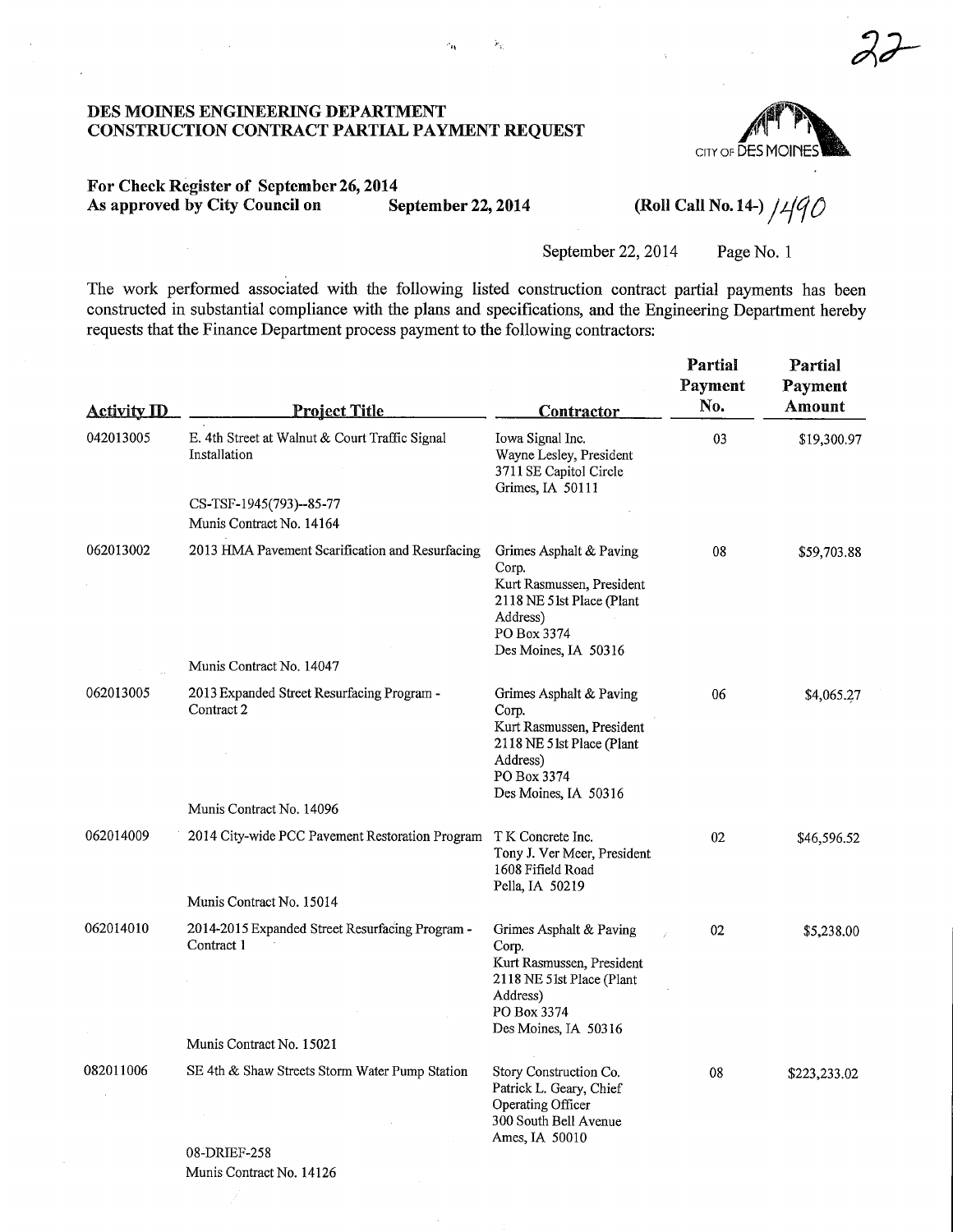

 $2\delta$ 

#### For Check Register of September 26, 2014<br>As approved by City Council on September 22, 2014 As approved by City Council on

(Roll Call No. 14-)  $/490$ 

# September 22, 2014 Page No. 2

| <b>Activity ID</b> | <b>Project Title</b>                                         | <b>Contractor</b>                                                                                            | Partial<br>Payment<br>No. | Partial<br>Payment<br>Amount |
|--------------------|--------------------------------------------------------------|--------------------------------------------------------------------------------------------------------------|---------------------------|------------------------------|
| 092013002          | 2013 Designated Neighborhood Sidewalk<br>Replacement Program | T K Concrete Inc.<br>Tony J. Ver Meer, President<br>1608 Fifield Road<br>Pella, IA 50219                     | 07                        | \$49,638.40                  |
|                    | Munis Contract No. 14106                                     |                                                                                                              |                           |                              |
| 092013003          | 2013 ADA Sidewalk Ramp Program - Contract 1                  | T K Concrete Inc.<br>Tony J. Ver Meer, President<br>1608 Fifield Road<br>Pella, IA 50219                     | 04                        | \$36,385.47                  |
|                    | Munis Contract No. 14182                                     |                                                                                                              |                           |                              |
| 092013004          | 2013 ADA Sidewalk Ramp Program - Contract 2                  | Ti-Zack Concrete, Inc.<br>Steve J. Rutt, President<br>39352 221st Avenue<br>Le Center, MN 56057              | 05                        | \$42,829.87                  |
|                    | Munis Contract No. 14165                                     |                                                                                                              |                           |                              |
| 102012002          | Municipal Service Center - Phase 1                           | Neumann Brothers, Inc.<br>Marshall G. Linn III.<br>President/CEO<br>1435 Ohio Street<br>Des Moines, IA 50314 | 15                        | \$49,804.78                  |
|                    | NHSX-U-1945(305)-8S-77<br>Munis Contract No. 14016           |                                                                                                              |                           |                              |
| 112014003          | Waveland Trail - 1-235 to University Avenue                  | T K Concrete Inc.<br>Tony J. Ver Meer, President<br>1608 Fifield Road<br>Pella, IA 50219                     | 02                        | \$151,953.35                 |
|                    | TAP-T-1945(807)--8V-77<br>Munis Contract No. 15017           |                                                                                                              |                           |                              |
| 122008001          | Grand Avenue Bridge over Walnut Creek                        | Jenco Construction Inc.<br>Herluf H.S. Jensen, President<br>6804 NW 2nd Street<br>Des Moines, IA 50313       | 27                        | \$7,237.45                   |
|                    | BRM-1945(738)--8N-77<br>Munis Contract No. 13003             |                                                                                                              |                           |                              |
| 122011001          | Army Post Road Bridge Over Great Western Trail               | C. J. Moyna & Sons, Inc.<br>John P. Moyna, President<br>24412 Hwy 13<br>Elkader, IA 52043                    | 10                        | \$129,702.99                 |
|                    | Munis Contract No. 14120                                     |                                                                                                              |                           |                              |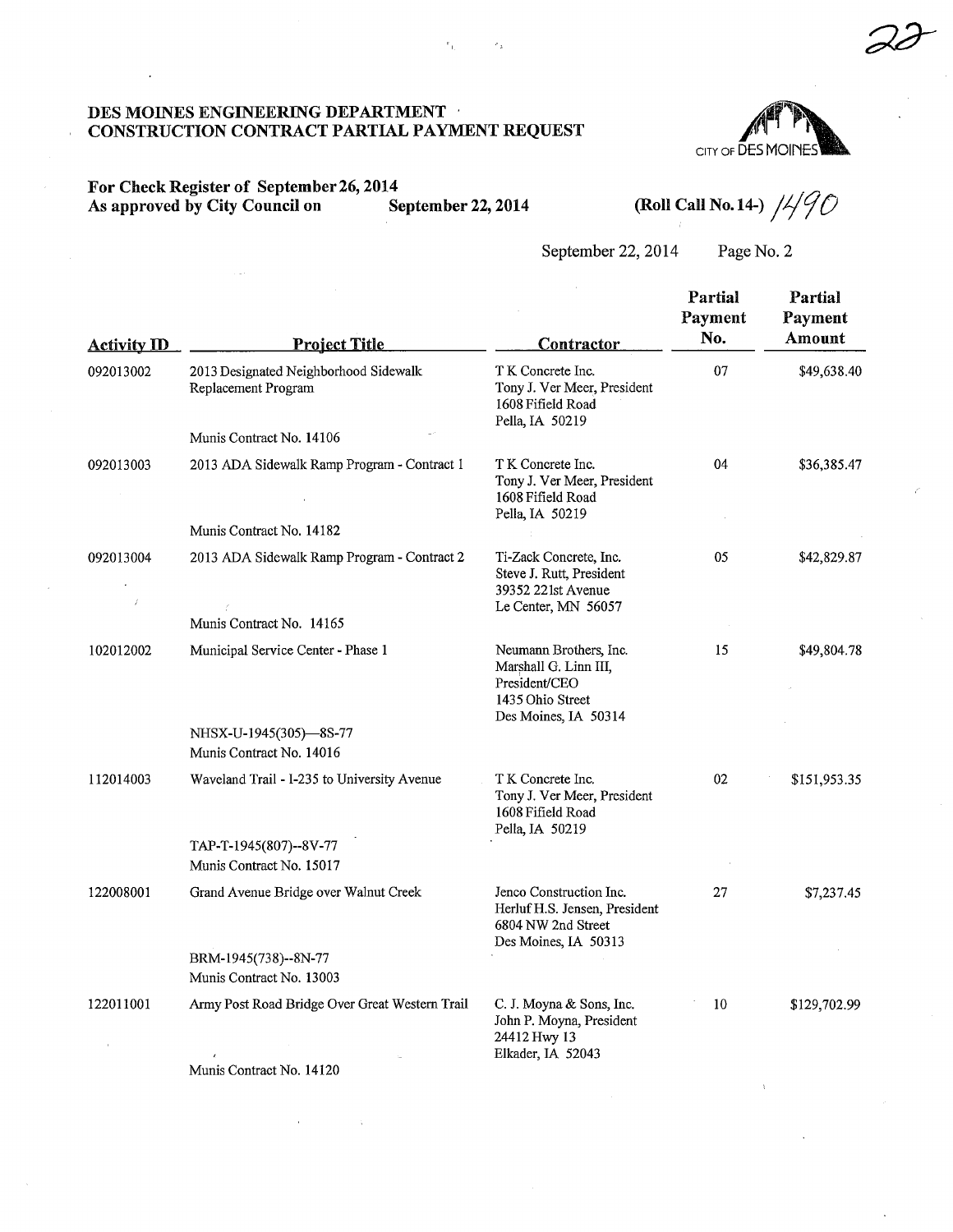CITY OF DES MOINE

 $22$ 

# For Check Register of September 26, 2014<br>As approved by City Council on September 22, 2014 As approved by City Council on September 22, 2014 (Roll Call No. 14-)  $/490$

September 22, 2014 Page No. 3

Requested by: Funds available:

Umela <sup>V</sup> Imble  $\boldsymbol{\omega}$ 

Pamela S. Cooksey, P.E. Des Moines Interim City Engineer

ec: City Clerk

 $n$  Ritte

Daniel E. Ritter Interim Des Moines Finance Director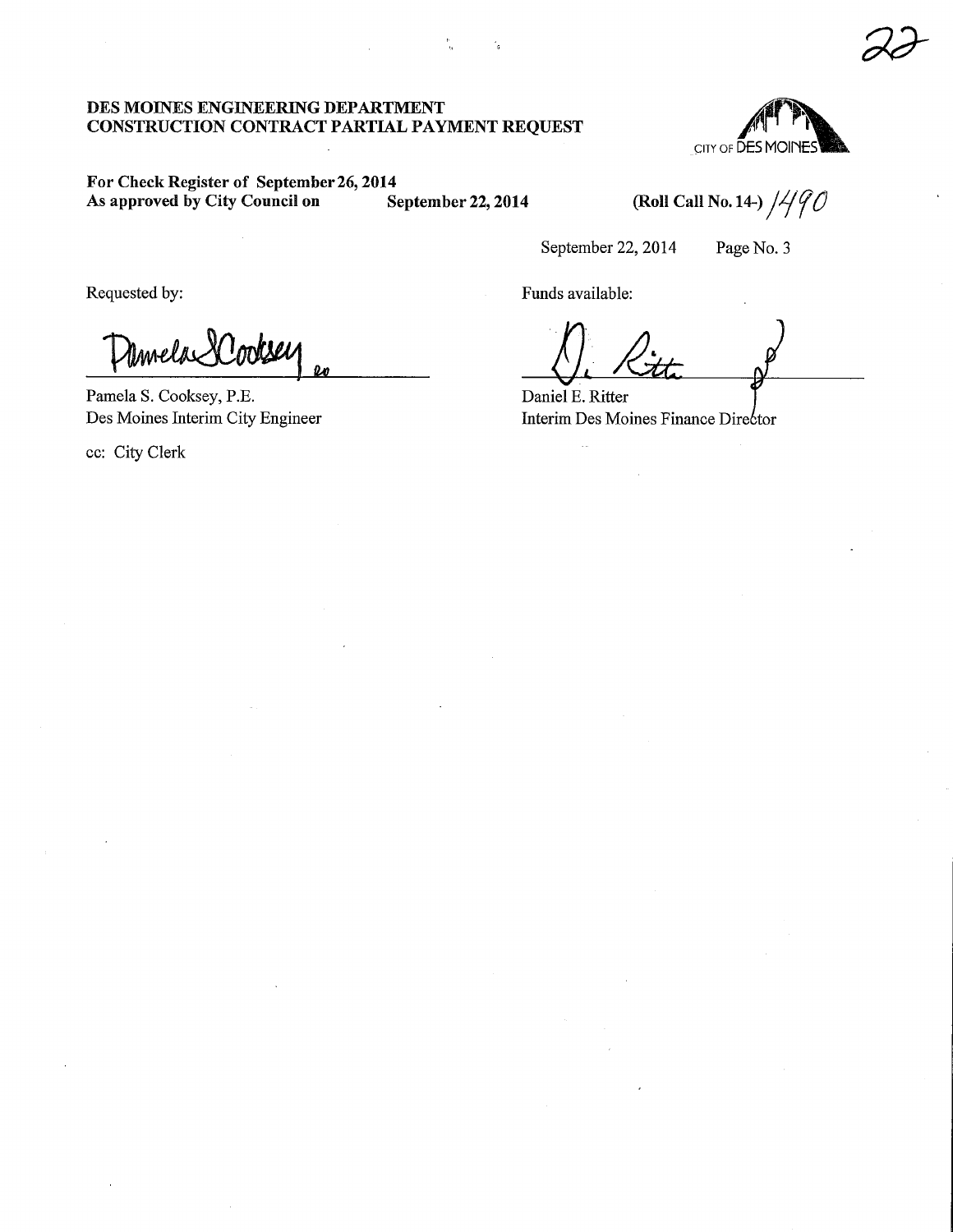

### For Check Register of October 3, 2014 As approved by City Council on September 22, 2014 (Roll Call No. 14-1490)

 $\mathbf{u}$ 

变。

 $\bar{\mathcal{L}}$ 

 $\mathbf{r}$ 

September 29, 2014 Page No. 1

The work performed associated with the following listed construction contract partial payments has been constructed in substantial compliance with the plans and specifications, and the Engineering Department hereby requests that the Finance Department process payment to the following contractors:

| <b>Activity ID</b> | <b>Project Title</b>                                                                                                     | <b>Contractor</b>                                                                                                                             | Partial<br>Payment<br>No. | Partial<br>Payment<br><b>Amount</b> |
|--------------------|--------------------------------------------------------------------------------------------------------------------------|-----------------------------------------------------------------------------------------------------------------------------------------------|---------------------------|-------------------------------------|
| 062010008          | Indianola Avenue Widening - Phase 3                                                                                      | Corell Contractor, Inc. &<br>Subsidiary<br>Grant S. Corell, President<br>1300 Lincoln Street<br>West Des Moines, IA 50265                     | 09                        | \$239,547.57                        |
|                    | STP-U-1945(746)-70-77                                                                                                    |                                                                                                                                               |                           |                                     |
|                    | Munis Contract No. 14094                                                                                                 |                                                                                                                                               |                           |                                     |
| 062010018          | SE Connector Paving - S.E. 9th Street to S.E. 15th<br><b>Street</b>                                                      | <b>Elder Corporation</b><br>Jared R. Elder II, President<br>5088 E. University Avenue<br>Des Moines, IA 50327                                 | 21                        | \$157,105.98                        |
|                    | NHSX-U-1945 (408)--8S-77, NHSX-U-1945 (408) --8S-77, NHSX-U-1945 (408)--8S-77<br>Munis Contract No. 13007                |                                                                                                                                               |                           |                                     |
| 062012006          | SE Connector Paving - S.E. 15th Street to S.E. 30th<br><b>Street</b>                                                     | C. J. Moyna & Sons, Inc.<br>John P. Moyna, President<br>24412 Hwy 13<br>Elkader, IA 52043                                                     | 16                        | \$903,173.74                        |
|                    | NHS-U-1945(409)-8G-77, NHS-U-1945(409)--8G-77, NHS-U-1945(409)--8G-77, NHS-U-1945(409)-8G-77<br>Munis Contract No. 14046 |                                                                                                                                               |                           |                                     |
| 062014001          | S.W. 14th Quiet Street                                                                                                   | Iowa State Contractors, Inc.<br>Joseph Cichowski, President<br>26 Greenbriar Ln<br>Ottumwa, IA 52501                                          | 03                        | \$40,825.75                         |
|                    | RT-1945(791)--9H-77                                                                                                      |                                                                                                                                               |                           |                                     |
|                    | Munis Contract No. 15015                                                                                                 |                                                                                                                                               |                           |                                     |
| 062014002          | 2014 Brick Street Repair Program                                                                                         | T K Concrete Inc.<br>Tony J. Ver Meer, President<br>1608 Fifield Road<br>Pella, IA 50219                                                      | 02                        | \$36,633.22                         |
|                    | Munis Contract No. 14144                                                                                                 |                                                                                                                                               |                           |                                     |
| 062014008          | 2014-2015 HMA Pavement Scarification and<br>Resurfacing<br>$M_{\text{total}}$ Contract $M_{\text{c}}$ 14000              | Grimes Asphalt & Paving<br>Corp.<br>Kurt Rasmussen, President<br>2118 NE 51st Place (Plant<br>Address)<br>PO Box 3374<br>Des Moines, IA 50316 | 02                        | \$42,108.18                         |

Munis Contract No. 15028